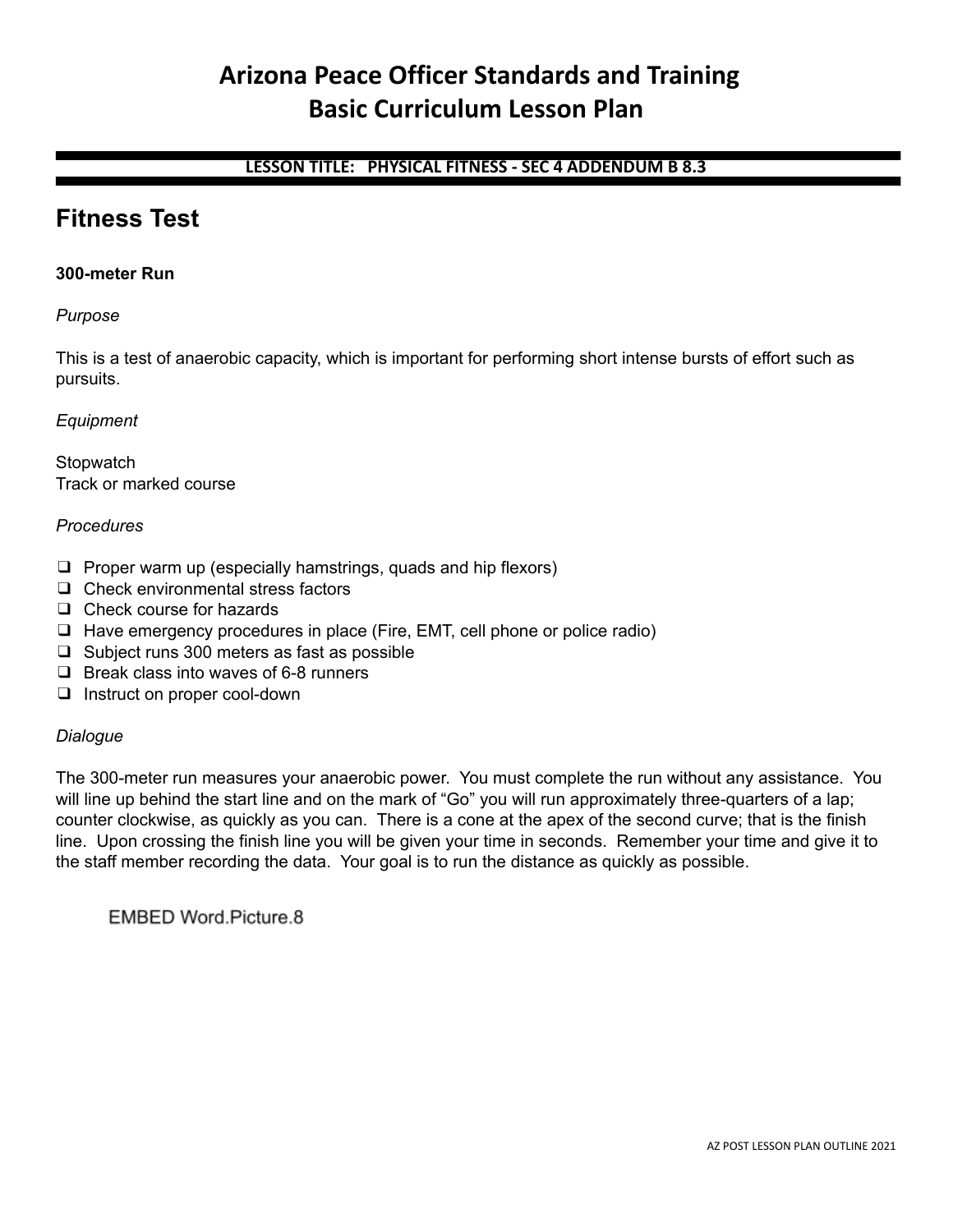# **LESSON TITLE: PHYSICAL FITNESS SECTION 4 ADDENDUM B PAGE: 2**

# **Agility Run**

#### *Purpose*

This is a measure of coordinated movement and speed. It is an important area for performing tasks requiring quick movements around obstacles.

#### *Equipment*

**Stopwatch** Four traffic cones (eight optional)

#### *Procedures*

- ❑ Set traffic cones as illustrated below
- ❑ Use the upper parade deck; cement blocks are 5' square
- $\Box$  Subject is prone with hands on the start line
- ❑ On the mark, subject gets up and sprints 30' to the end of the lane and back.
- ❑ Subject turns around the first cone and serpentines through four cones, up and back
- $\Box$  Subject then repeats the 30' sprint up and back.
- ❑ Score in seconds and tenths

#### *Dialogue*

The agility run measures your ability to quickly change direction during a sprint. You will begin in a prone position with your hands on the start line. On the mark of "Go" you will quickly get to your feet and sprint 30' to the end of the far cone. Your foot must touch or go past the line; return to the start line and turn around the first middle cone. Serpentine the four middle cones up and back; then repeat the sprint to the far cone and back to the finish line. Your goal is to finish as quickly as possible without knocking over the cones.

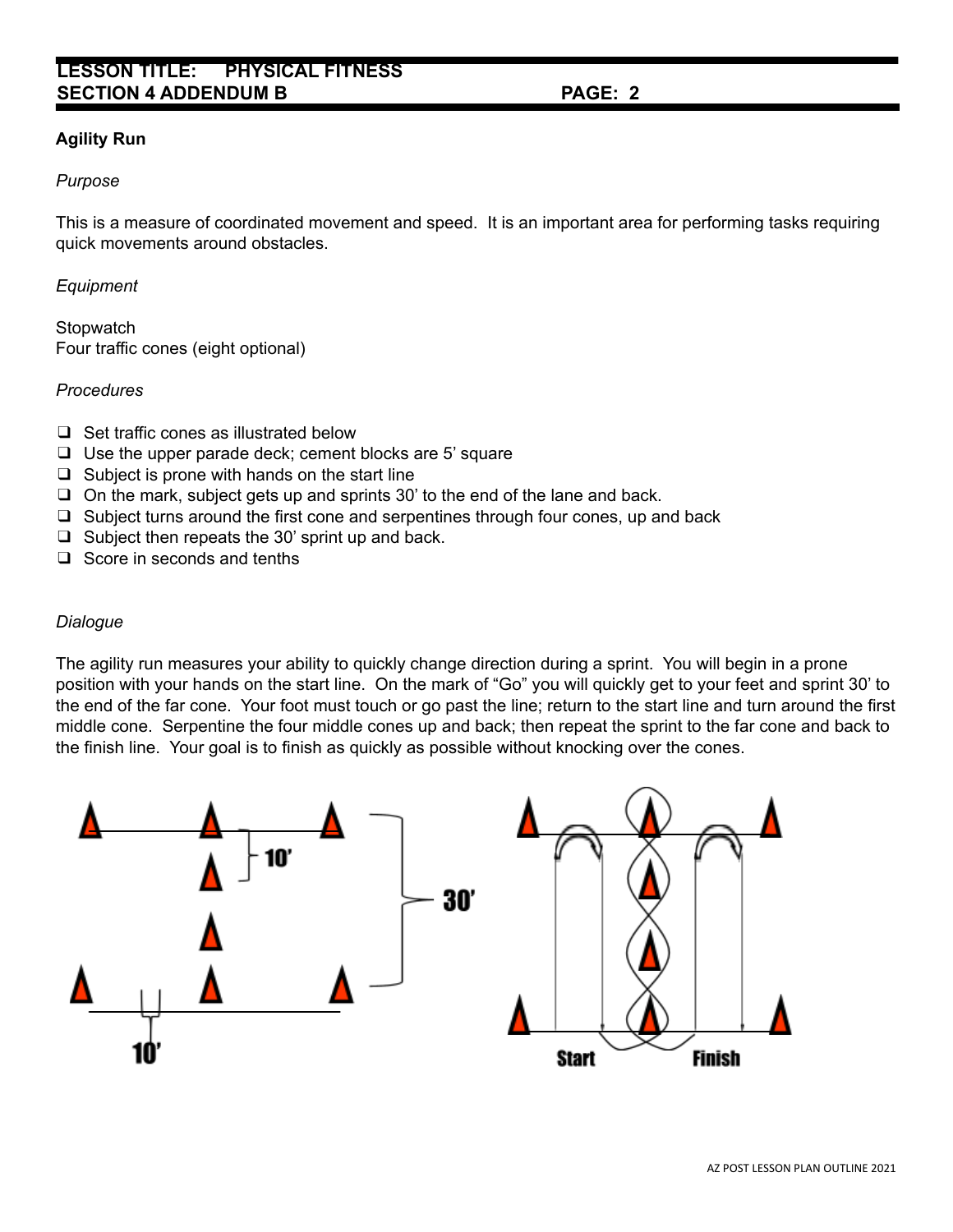# **Sit and Reach**

# *Purpose*

This measures the flexibility of the lower back and hamstrings. Flexibility increases the range of motion of the joint and promotes more power in the muscle fiber.

# *Equipment*

Sit and reach box

# *Procedures*

- $\Box$  Have the subject warm up with light stretching
- ❑ Remove shoes
- $\Box$  Subject will sit with soles of feet flat against the box
- $\Box$  Legs fully extended with knees in a soft lock
- ❑ Place one hand over the back of the other hand so that fingers are flush
- $\Box$  Take a deep breath, while exhaling slowly bend from the waist, extending the arms, pushing the measuring device with the tips of the fingers.
- ❑ At the end of the stretch, hold for one to two seconds. Record measurement to the nearest half inch
- ❑ Three trials are permitted, with the best score being recorded.
- ❑ Do not bounce or jerk towards the box.
- ❑ Keep head, neck, and back in a neutral position.

# *Dialogue*

The sit and reach measure the flexibility in your lower back and hamstrings. After your warm up, remove your shoes and sit with your legs flat on the floor, heels and toes flat against the box, approximately 8 inches apart. Place one hand over the other with your fingers flush. Take a deep breath, during the exhale, bend at the waist and reach as far as you can. Do not bounce or jerk. This movement should be slow and smooth. Once you've reached the point of resistance (not pain), hold for 1-2 seconds. You will have three tries at this event; your best score will be recorded. Watch this demonstration. Are there any questions?

NOTE: Point out common mistakes such as bouncing, jerking, bending the knees, holding the breath, fingers not flush, or releasing too soon.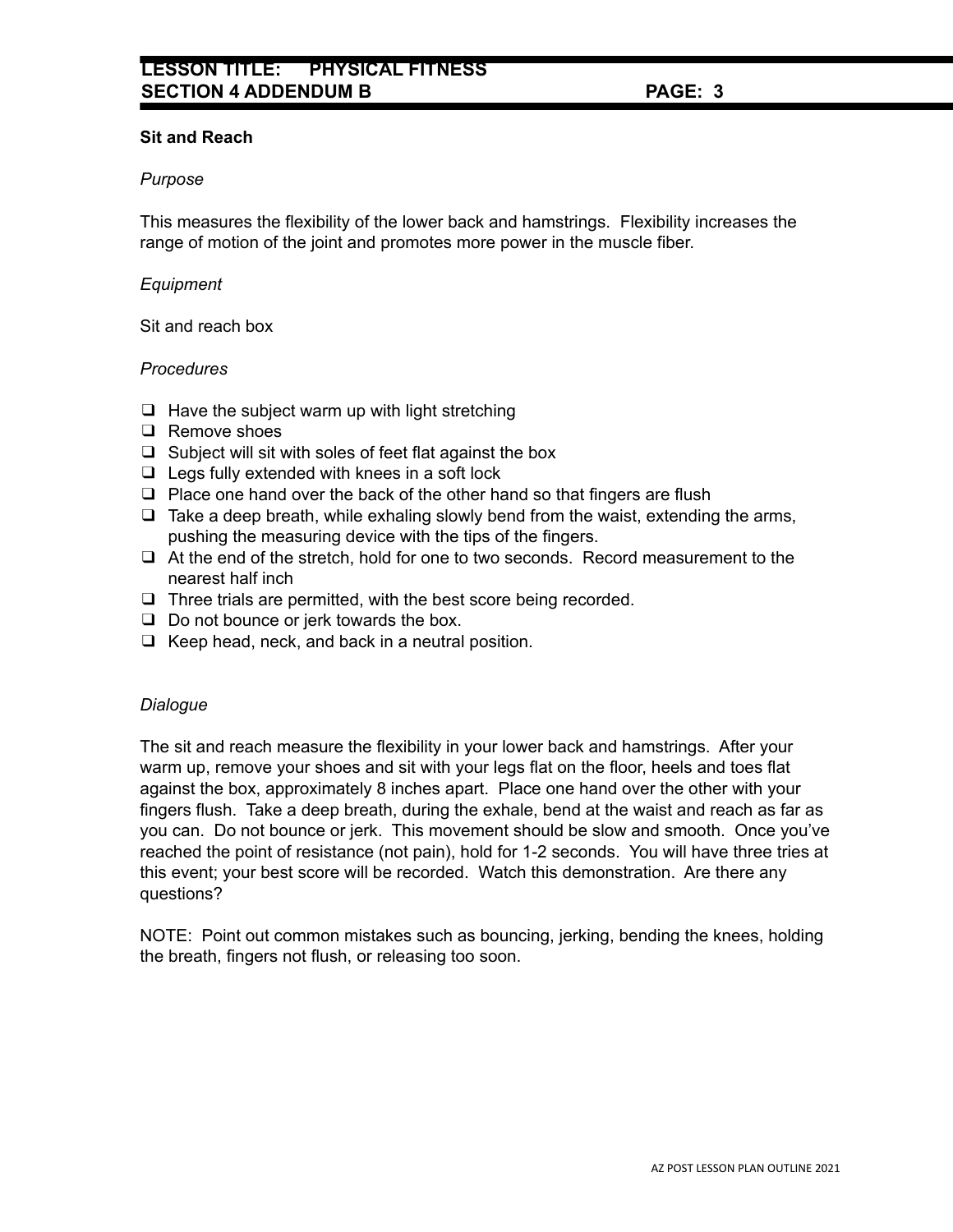# **Vertical Jump**

# *Purpose*

This is a measure of jumping or explosive power. It is an important area for pursuit tasks that require jumping and vaulting.

# *Equipment*

Vertec Vertical Jump Stand Tape measure (at least 120 inches) Black non-slip mats

# *Procedures*

- ❑ Set up vertical jump stand according to manufacturer's instructions (see Addendum C)
- ❑ Use the lower parade deck; place the non-skid mat under each apparatus.
- ❑ Each red vane is six inches; blue vane is one inch; each vane is ½-inch difference
- ❑ Set the vertical jump stand accordingly (i.e. 96 inches, 102 inches, 108 inches, etc)
- ❑ Place a tape measure vertically on a wall (tape is usually kept in the bullet trap)
- ❑ Subject stands with one side against the wall and reaches as high as possible; mark the standing reach in inches
- $\Box$  Subject places at least one foot on a mark just below the vertical jump apparatus
- ❑ Prior to jump, one foot must remain stationary on the floor (not a running start)
- ❑ Subject jumps and **gently** slaps at the vanes
- $\Box$  Record the highest of 3 jumps to the nearest  $\frac{1}{2}$  inch

# *Dialogue*

The vertical jump measures jumping or explosive power. It is an important area for pursuit tasks that require jumping and vaulting. First we will record your standing reach. Stand with right side against the tape measure and reach as high as possible. The scorer will record your standing reach. Next, approach the vertical jump stand and place one or both feet on the mat underneath the vanes. Jump as high as possible and lightly slap the vanes of the stand. Do not grab the vanes! You will have three attempts with your best attempt counting as your score.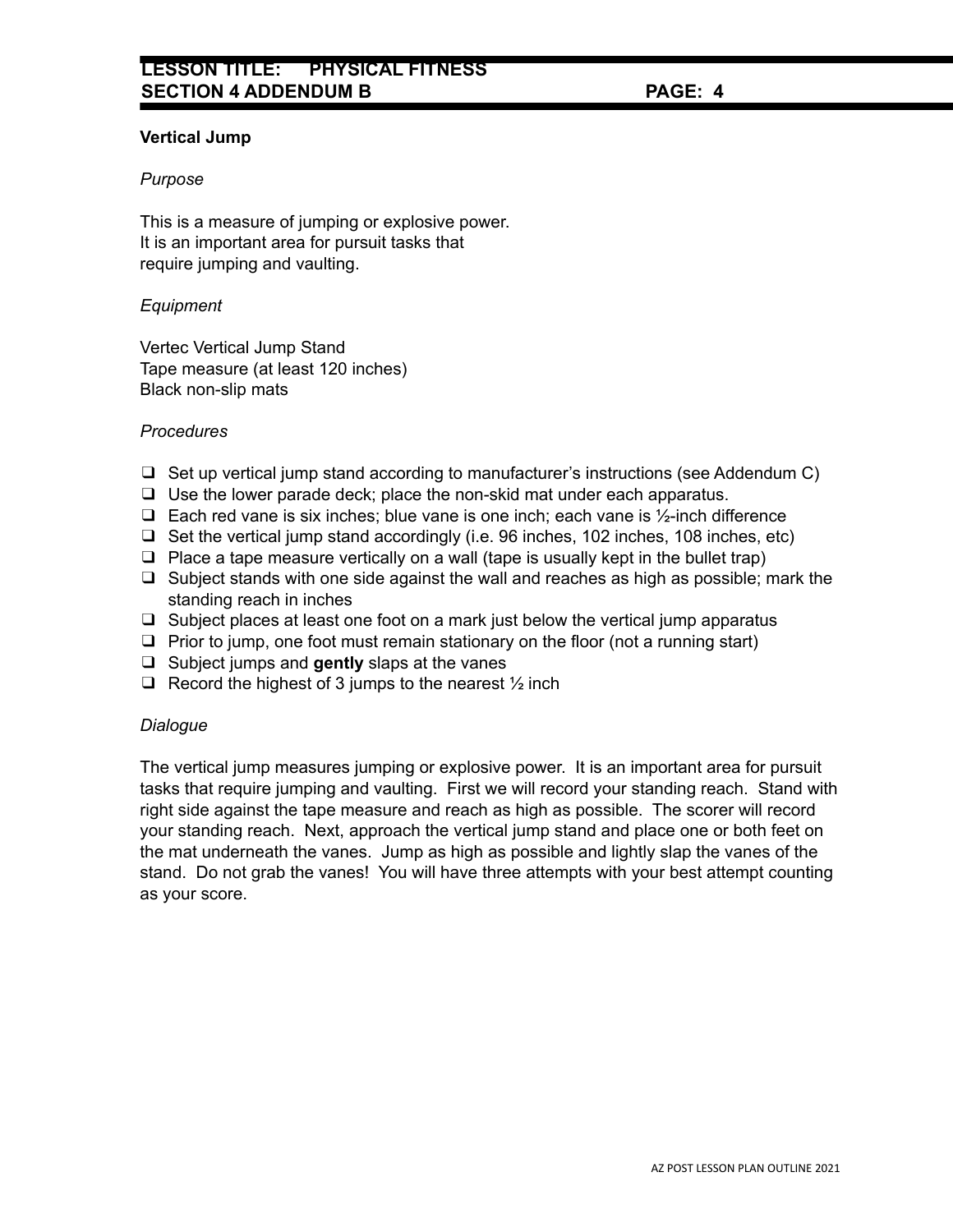# **Maximum Push-up Test**

# *Purpose*

This test measures the muscular endurance of the upper body muscles of the shoulders, chest, and back of the upper arms. This is important for use of force involving pushing motion.

# *Equipment*

None

# *Procedures*

- $\Box$  Start in up position; hands slightly wider than shoulder width; elbows in a soft lock extension; fingers pointing forward
- ❑ Feet are together or up to 12" apart
- ❑ Partner places fist under the chest (pair females with females)
- ❑ Ensure that the body is solid (flat) from head, neck, back and legs
- ❑ Subject lowers body to touch fist or when humerus is parallel to the ground and returns to the up position
- ❑ Subject may rest in the up position but body must remain flat
- ❑ Count the number of correct push ups until fatigue is reached, no time limit

# *Dialogue*

The push-up measures the muscular endurance of the upper body (chest, shoulders, and triceps). Place your hands on the ground wherever they are comfortable, approximately shoulder-width apart. Your feet may be together or up to 12 inches apart. Do not use a wall to brace your feet. Your body should be in a straight line from the shoulders to the ankles, and must remain that way throughout the test. Your partner will place his or her fist on the ground directly below your chest. On the mark of "Go" lower your body by bending your elbows until your chest touches the fist of your partner. You will then return to the start position by straightening your arms into a soft-lock extension. This counts as one repetition. There is no time limit, do as many correct push-ups as possible. You may rest in the up position. Watch this demonstration . . . are there any questions?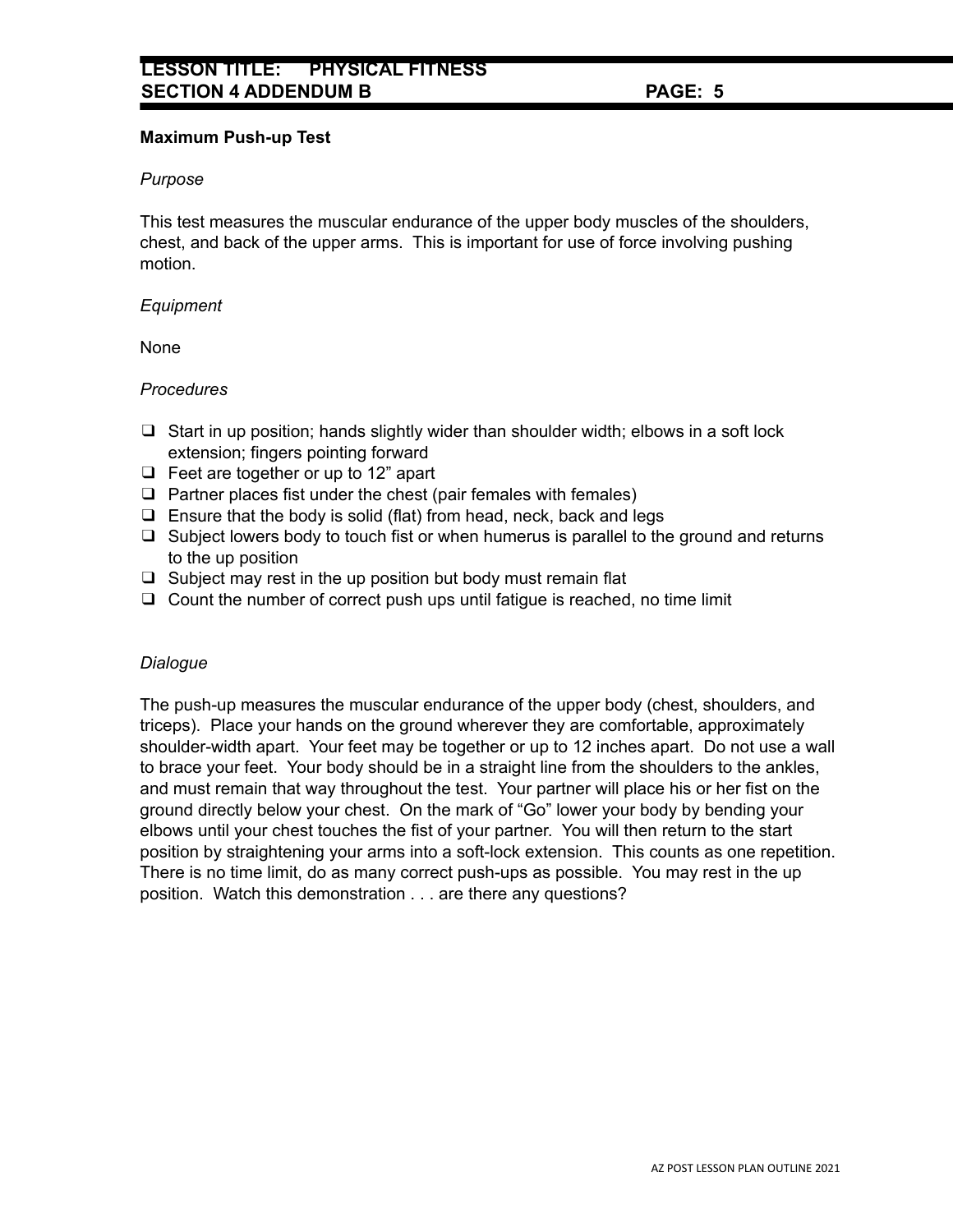# **LESSON TITLE: PHYSICAL FITNESS SECTION 4 ADDENDUM B PAGE: 6**

# **One Minute Sit-up Test**

This is a measure of the muscular endurance of the abdominal muscles. It is an important area for performing tasks that may involve the use of force and is an important area of maintaining good posture and minimizing lower back problems. The score is in the number of sit-ups completed in sixty seconds. This test should be performed on a mat or carpeted surface.

# *Equipment*

Mat **Stopwatch** 

# *Procedures*

- ❑ Start in the down position
- ❑ Knees bent at 90 degrees, feet flat on the floor (together or up to 12" apart)
- ❑ Hands behind the head
- $\Box$  Flex trunk to the up position until elbows touch the knees; counts as one repetition
- ❑ Return to down position until shoulder blades touch the mat; repeat
- ❑ Partner holds the feet firmly and counts every correct sit up completed within one minute
- ❑ Subject may rest in the up position
- ❑ Caution against lifting buttocks off the ground
- ❑ Give signals at 30 seconds left and ten seconds left.

# *Dialogue*

The sit-up measures the muscular endurance of the abdominal muscles. Lie on your back, with your knees bent at a 90-degree angle. Your feet may be together or apart, but your heels must stay in contact with the mat. Your partner will hold your feet down but cannot kneel on them. The tips of your fingers must stay behind the backs of your ears. If you interlock your fingers, do not pull on your head or neck while moving to the up position. On the mark of "Go" lift your upper body by bending at the waist. Touch your elbow to your knees and return to the start position by touching your shoulder blades to the mat. This counts as one repetition. Do not arch your back or lift your buttocks off the mat. If you fail to keep your fingertips behind your ears, touch your elbows to your knees, touch your shoulder blades to the mat, arch your back or lift your buttocks, you will receive a warning. After one warning, that repetition will not count. You will have one minute to do as many sit-ups as possible. Partners holding the feet will count silently to themselves; verbally announce the repetitions at every ten increments (i.e. 10, 20, 30). Watch this demonstration . . . are there any questions?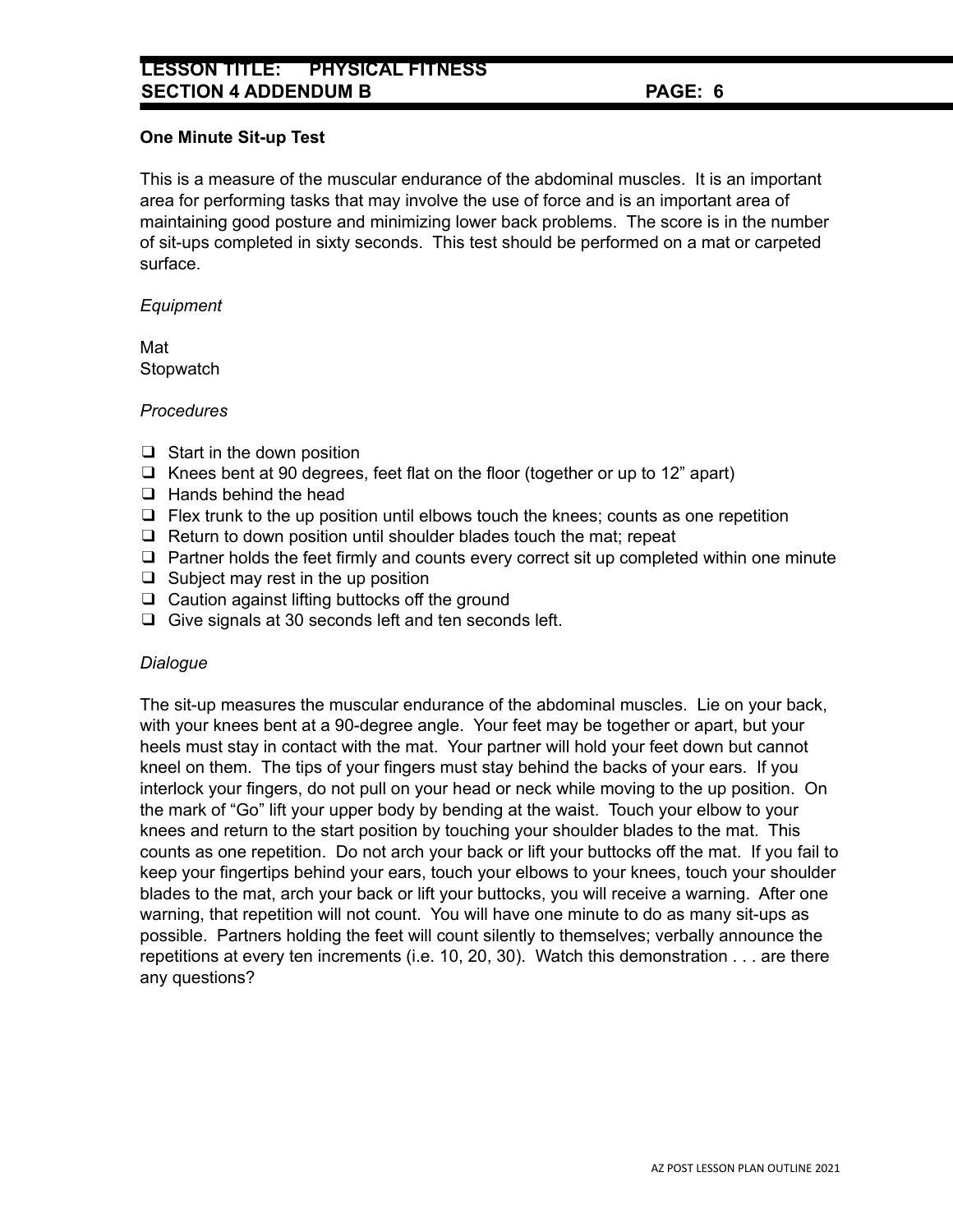# **1.5-mile Run**

#### *Purpose*

This run is a measure of cardiovascular endurance or aerobic power.

# *Equipment*

440-yard track or marked level course **Stopwatch** 

# *Procedures*

- ❑ Proper warm up
- ❑ Check environmental stress factors
- ❑ Check course for hazards
- ❑ Have emergency procedures in place (EMS staging, cell phone or police radio)
- ❑ Subject runs 1.5 miles as fast as possible
- ❑ Have a visual of subject at all times
- ❑ Give splits and record times in minutes and seconds
- ❑ Instruct on proper cool-down (3-5 minutes)

# *Dialogue*

The 1.5-mile run measures your cardiovascular endurance and the endurance of your leg muscles. You must complete the run without any assistance. You will line up behind the start line and on the mark of "Go" you will run six laps, counter clockwise around the track. Run at your own pace; your goal is to finish as quickly as possible. Each time you cross the finish line you must indicate verbally or by holding up the appropriate amount of fingers, the lap you just finished. You will be given a split time for each lap. On the completion of your sixth lap remember the time given to you as you cross the finish line. Give this time to the staff member recording the data. Be sure to cool down and stretch after the run. Are there any questions?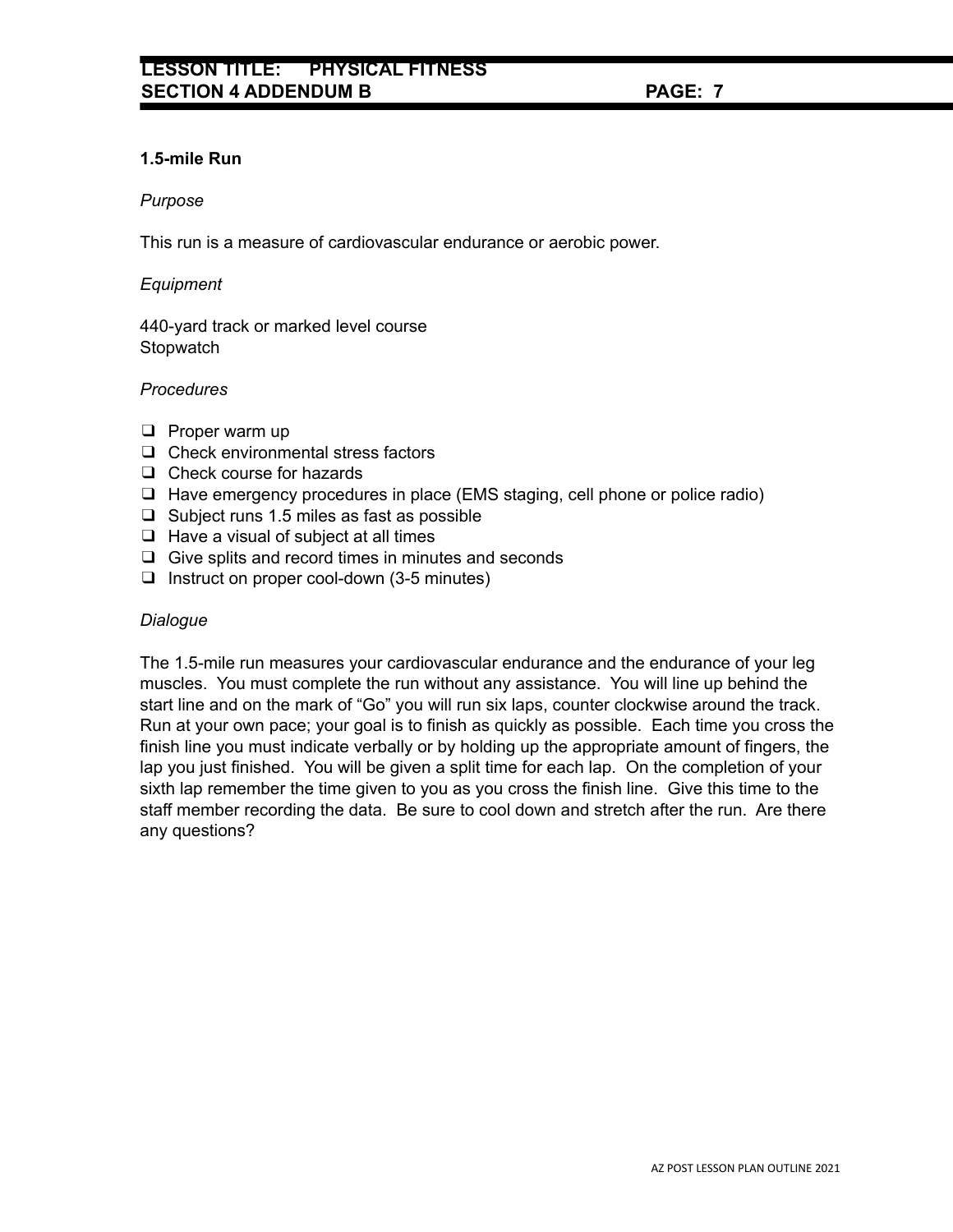**440 TRACK** 

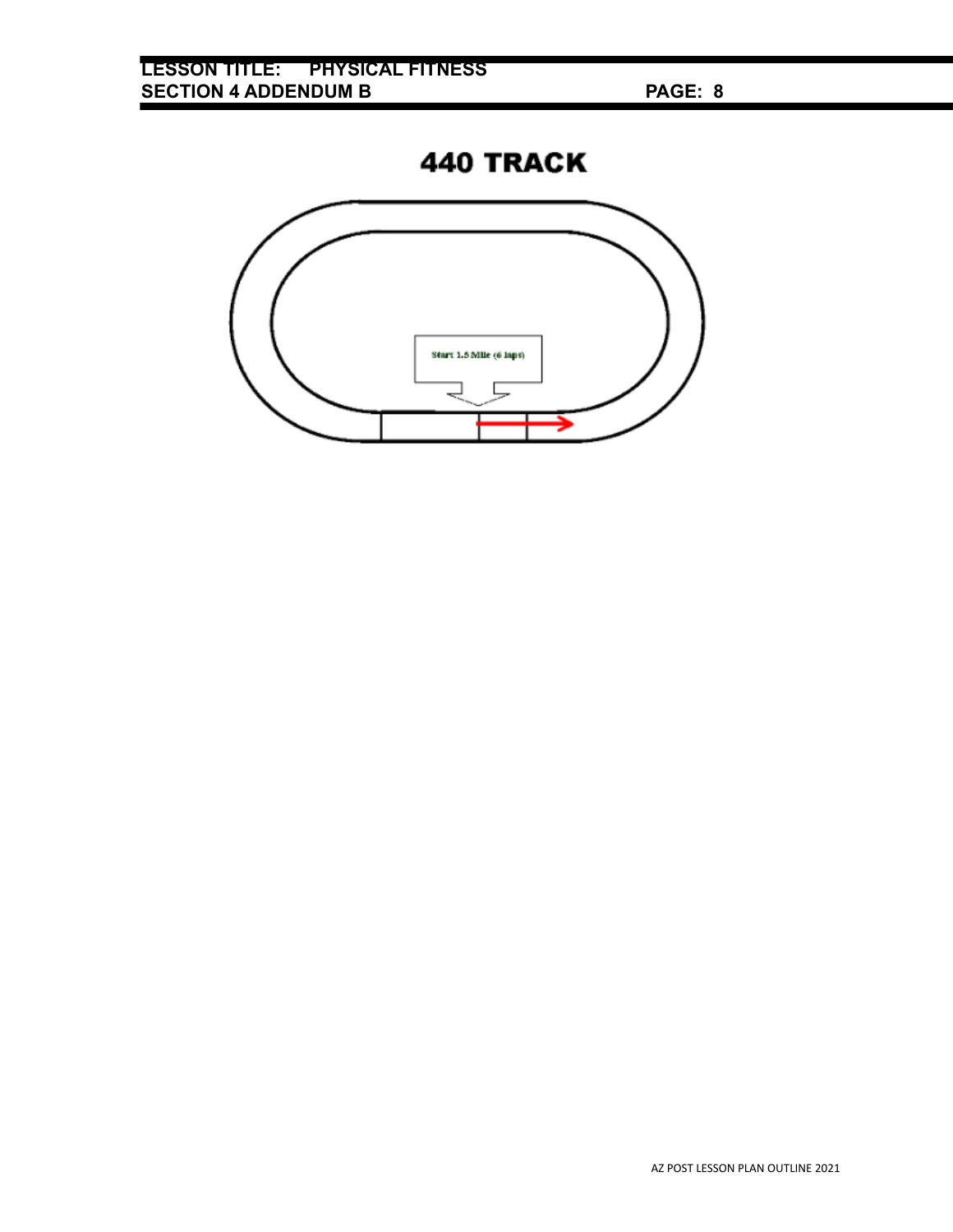# **Bench Press (optional)**

# *Purpose*

This test measures the amount of force the upper body can generate. Upper body strength is important for performing tasks such as use of force.

# *Equipment*

Free weight bench with rack Barbell and weights **Scale** 

# *Procedures*

- ❑ Subject lays flat on bench
- $\Box$  Start with approx. half to  $\frac{3}{4}$  body weight
- ❑ Use three spotters; spotter at the head will control the test
- ❑ Place a positive grip on the bar, shoulder width apart
- $\Box$  Spotters lower the bar to the down position between the nipple and the chin
- ❑ Subject must allow spotters to lower the bar, arms should be relaxed, not loaded
- ❑ Upon lowering, pause; subject presses the bar to a soft lock extension. Spotters rack the bar and add more weight
- $\Box$  The back should remain straight on the bench with a natural lumbar arch
- ❑ Feet remain flat on the floor
- ❑ Use first few lifts as warm-ups; progress to the one rep maximum (5-6 presses)
- ❑ Caution on valsalva maneuver and arching of the back

# *Dialogue*

This event measures upper body muscular strength (chest, shoulder and triceps). Your goal is to safely lift as much weight as possible in one repetition. Lie with your shoulders and buttocks on the bench and your feet flat on the floor. Grip the bar slightly more than shoulder width apart; you must use a positive grip. The spotters will lower the bar to your chest; you will not assist in any way. On the head spotter's mark of "Go" or "press" you will extend your arms to a soft lock, pressing the bar back to the head spotter. The spotters will rack the bar for you and add more weight. During the lift, do not arch your back or hold your breath. Exhale while lifting and inhale while lowering. The first few attempts will be a warm-up as you build to your maximum. You should warm up prior to this test with a pec, triceps and shoulder stretch and/or push-ups. Be sure to weigh yourself and give that data to the staff. Watch this demonstration . . . are there any questions?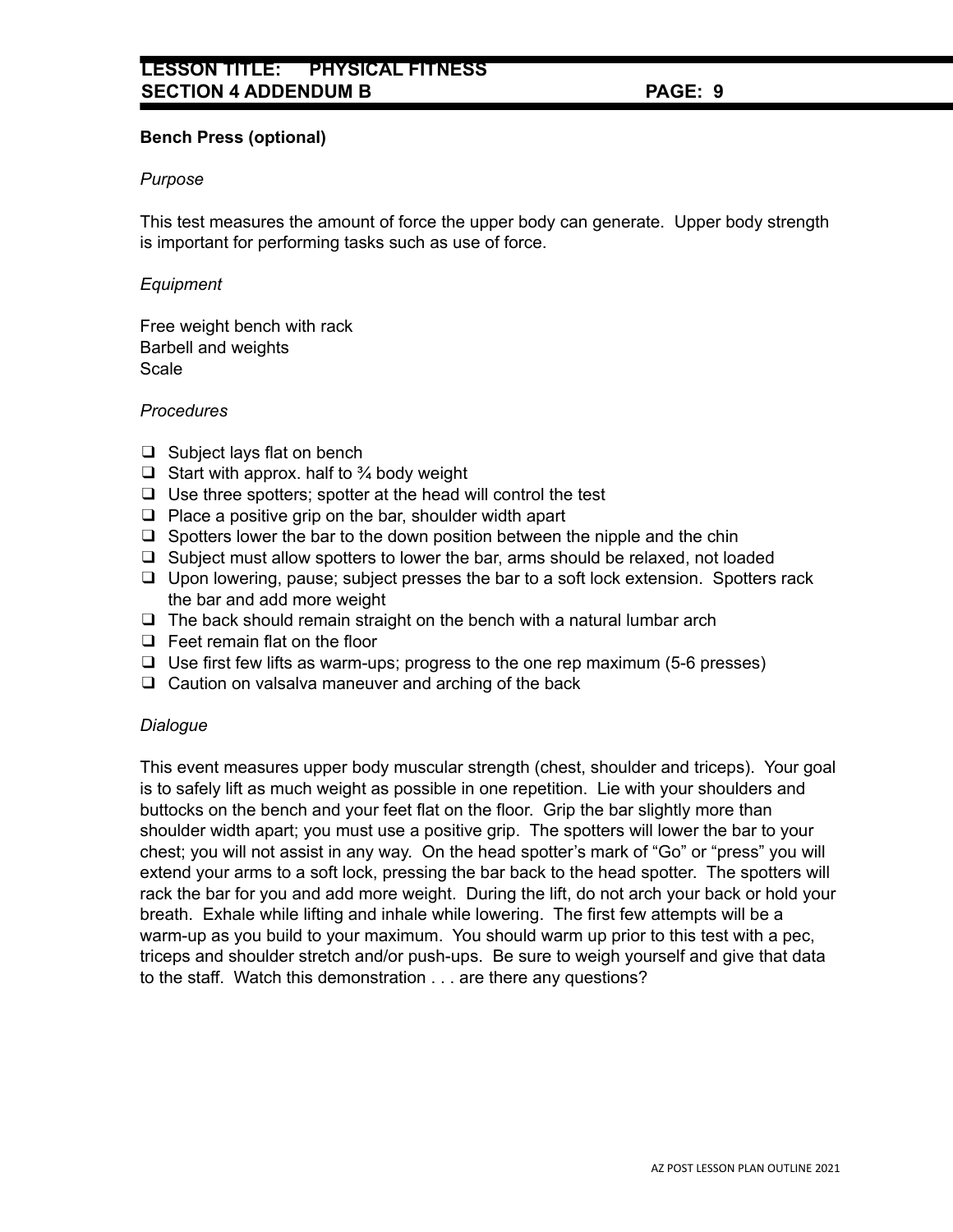# **POPAT**

Purpose

The POPAT measures agility, balance, speed and power. This is important in many areas and simulates many job tasks such as sprinting, jumping, vaulting and dragging.

Equipment

Marked POPAT 99' agility course 165 dummy and four cones Two 6' fences, one chain link, one solid 440 track or marked course of 500 yards **Stopwatches** Clipboard and data collection forms

**Procedures** 

- ❑ Proper warm-up
- $\Box$  Instructions of each test to the participants
- ❑ Break up into 4 groups
- ❑ Instruct participant to continue to stretch and stay warmed up throughout the test

Dialogue - Introduction

The Peace Officer Physical Aptitude Test is a measure of agility, speed, balance and power. The test simulates a various array of job-tasks faced by police officers. It is an AZPOST requirement to obtain a minimum of 384 points for graduation. You will be divided into four groups and will start at different stations. As your group moves from station to station it is imperative that you continue to stretch and stay warmed-up. You will not be told whether or not you have passed each test until all the stations have been completed and the staff has totaled the points. You may find that you may not do as well in one area but can make up points in other areas. Complete each test as quickly as possible to receive the best score.

# Testing Order

| Group 1 | Chain Link | Solid Wall        | Dummy             | 99-yard                                            | 500 yard* |
|---------|------------|-------------------|-------------------|----------------------------------------------------|-----------|
| Group 2 | Solid Wall | <b>Chain Link</b> | 99-yard           | Dummy                                              | 500 yard* |
| Group 3 | Dummy      | 99-vard           | <b>Chain Link</b> | Solid Wall                                         | 500 yard* |
| Group 4 | 99-yard    | Dummy             | Solid Wall        | <b>Chain Link</b>                                  | 500 yard* |
|         |            |                   |                   | *The 500-yard can be done in waves or all at once. |           |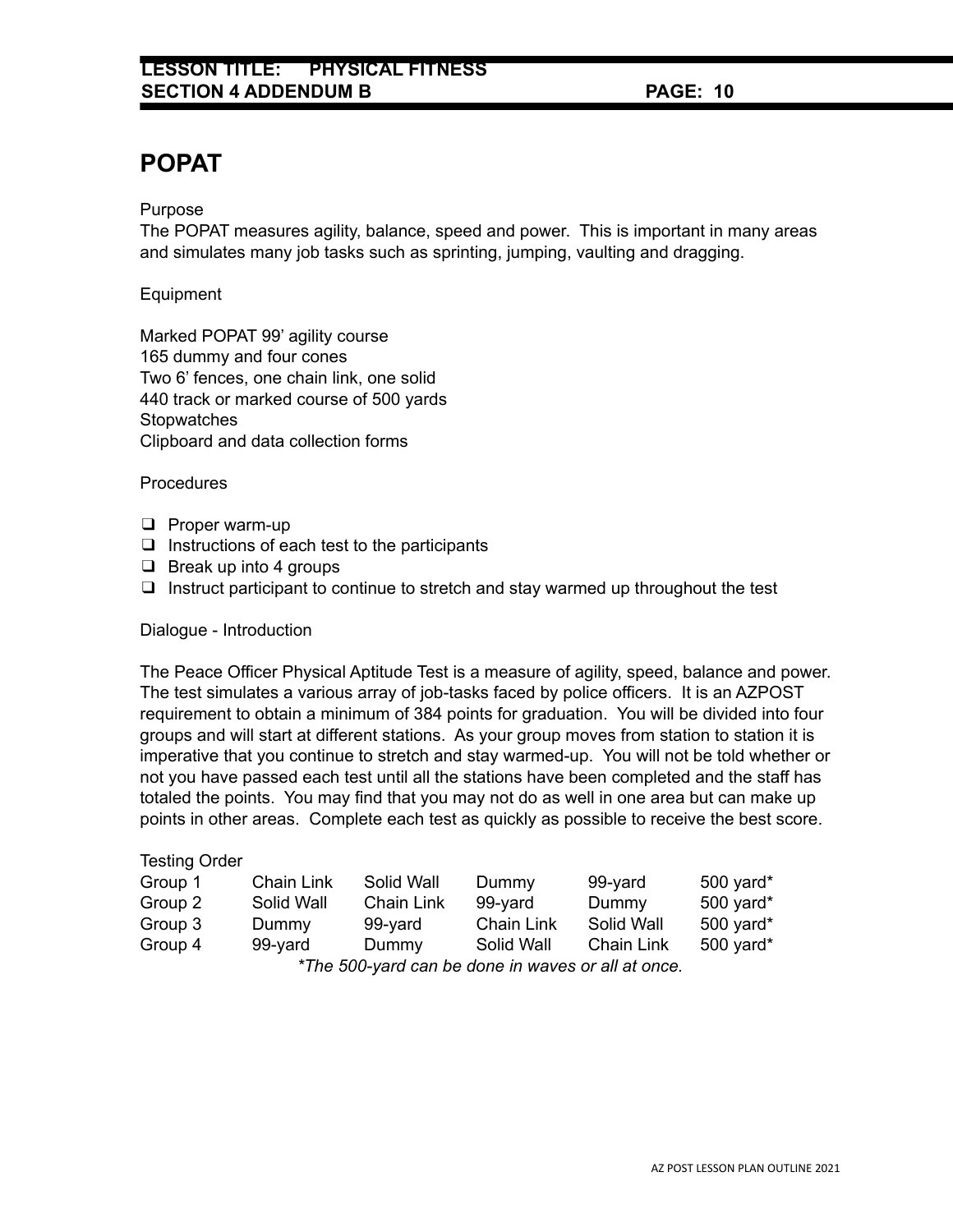# **Chain Link Fence**

# *Dialogue*

This test will determine your ability to scale a six-foot chain link fence. You will begin at the 5-yard mark and when I say, "Go" you will run to the fence, scale the fence, and run 25 yards to the finish line. Use any method to scale the fence; you may use the crossbar but you cannot use the side supports. If you cannot scale the fence on the first attempt, keep trying until you succeed. Your time will be recorded to the tenth of a second. Watch this demonstration.

# **Solid Wall**

# *Dialog*

This test will determine your ability to scale a six-foot solid wall. You will begin at the 5-yard mark and when I say, "Go" you will run to the fence, scale the fence, and run 25 yards to the finish line. Use any method to scale the fence, but you cannot use the side supports. If you cannot scale the fence on the first attempt, keep trying until you succeed.

A tactical consideration for climbing a solid wall without knowing what is on the other side is utilizing a "spider climb" method. This involves hooking your foot and rolling your body over the fence as opposed to jumping up and using your upper body to boost you over. The latter method is faster but exposes too much of your body to a potential threat. The "spider climb" is also ideal for those with a shorter vertical jump. Your time will be recorded to the tenth of a second. Watch this demonstration.

# **Dummy Drag**

# *Dialogue*

This test simulates dragging someone who is physically incapacitated. The test requires that you lift and drag a life-like dummy that is lying face up on the floor. The dummy must be dragged 32 feet. When lifting or dragging the dummy, please do not pull by the arms, the head or the straps. To properly lift the dummy use your legs, not your back, to lift the shoulders off the ground. Wrap your arms around the chest and hug the dummy as high up as possible. When you are set, begin to drag the dummy backward to the other side. DO NOT JERK THE DUMMY UP WHEN LIFTING IT. The time will begin when the feet of the dummy pass the first cones. The time will stop when the feet clear the second cones. There will be two safety officers to keep you from straying off course but they cannot assist you until the dummy's feet have cleared the finish. Turn the dummy around and lay it back on the ground for the next person. If you fall during the drag, get up as quickly as you can and continue to drag the dummy. The safety officers will only assist you if you are in distress or injured. Your time will be recorded to the tenth of a second.